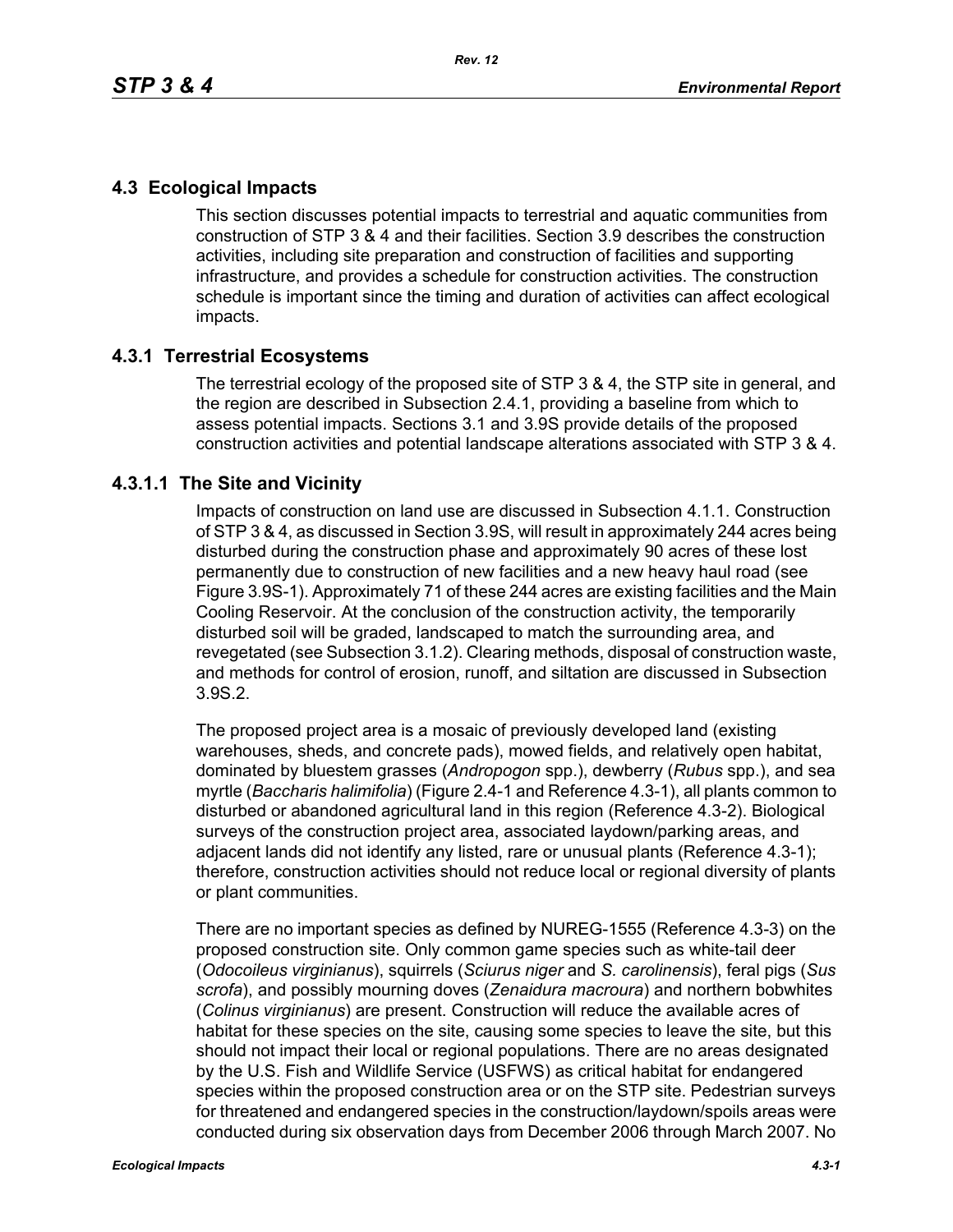federal or state-listed threatened or endangered species, critical habitat, or suitable habitats associated with potential species were observed during those surveys (Reference 4.3-1).

Three listed species (bald eagle, brown pelican, and alligator) have been observed within the STP site (see Subsection 2.4.1). The Texas Prairie Wetland Project is located several hundred yards from the STP 3 & 4 site, but given the distance from the construction site and the limited duration of the construction activities, the long-term presence of waterbirds on the site should not be impacted by construction. Therefore, STP 3 & 4 construction activities should have no impact on important species, including threatened and endangered terrestrial species. There are no other known federal or state projects within the region that could affect or potentially affect the same threatened and endangered species (or their habitats) that exist on or near the STP site. STPNOC has initiated consultations with the USFWS, the National Oceanic and Atmospheric Administration Fisheries Service, and Texas Parks and Wildlife Department (TPWD) regarding endangered and threatened species (Reference 4.3-4, Reference 4.3-5, and Reference 4.3-6).

Based on information received from the TPWD, an active bald eagle nest is located on the STP site near its eastern boundary. Although recently delisted under the Endangered Species Act (Reference 4.3-7), the bald eagle remains protected under the Bald and Golden Eagle Protection Act (References 4.3-7). On June 1, 2007, new national management guidelines for bald eagles, which established a single recommended protection zone to extend out 660 feet from each eagle nest, were enacted for all bald eagles in the lower 48 states (Reference 4.3-8). No activities related to construction of STP 3 & 4 will occur within one mile of the eagle nest.

As discussed in Subsection 2.4.1, the STP site lies within a major migratory corridor for neotropical migrants and other birds. Radar studies indicate that floodplain forests and other forested wetlands are important stopover habitats. These habitats on the STP site will not be impacted by construction activities associated with Units 3 & 4 and, thus, construction impacts on migratory birds should not be significant.

# **4.3.1.1.1 Wetlands**

The status of wetlands within or near the construction footprint (including laydown and spoil areas) was assessed by ENSR in 2006/2007 (Reference 4.3-1). ENSR used U.S. Army Corps of Engineers 1987 wetland delineation criteria to classify the sites, based on environmental parameters such as hydrology, soils, and vegetation, as well as history of land use. Subsequent to these initial studies, STPNOC requested the USACE to make a Preliminary Jurisdictional Determination of all wetlands, including those previously identified, which would potentially be impacted by the construction and operation of Units 3 & 4. This determination request exceeded the area originally surveyed by ENSR. Twenty-nine wetlands ranging in size from 0.07 acres to 3.78 acres were identified and delineated in the field. The boundary coordinates were collected using GPS sub-meter technology and provided to the construction planning engineers for use in ensuring maximum avoidance and minimal impacts to these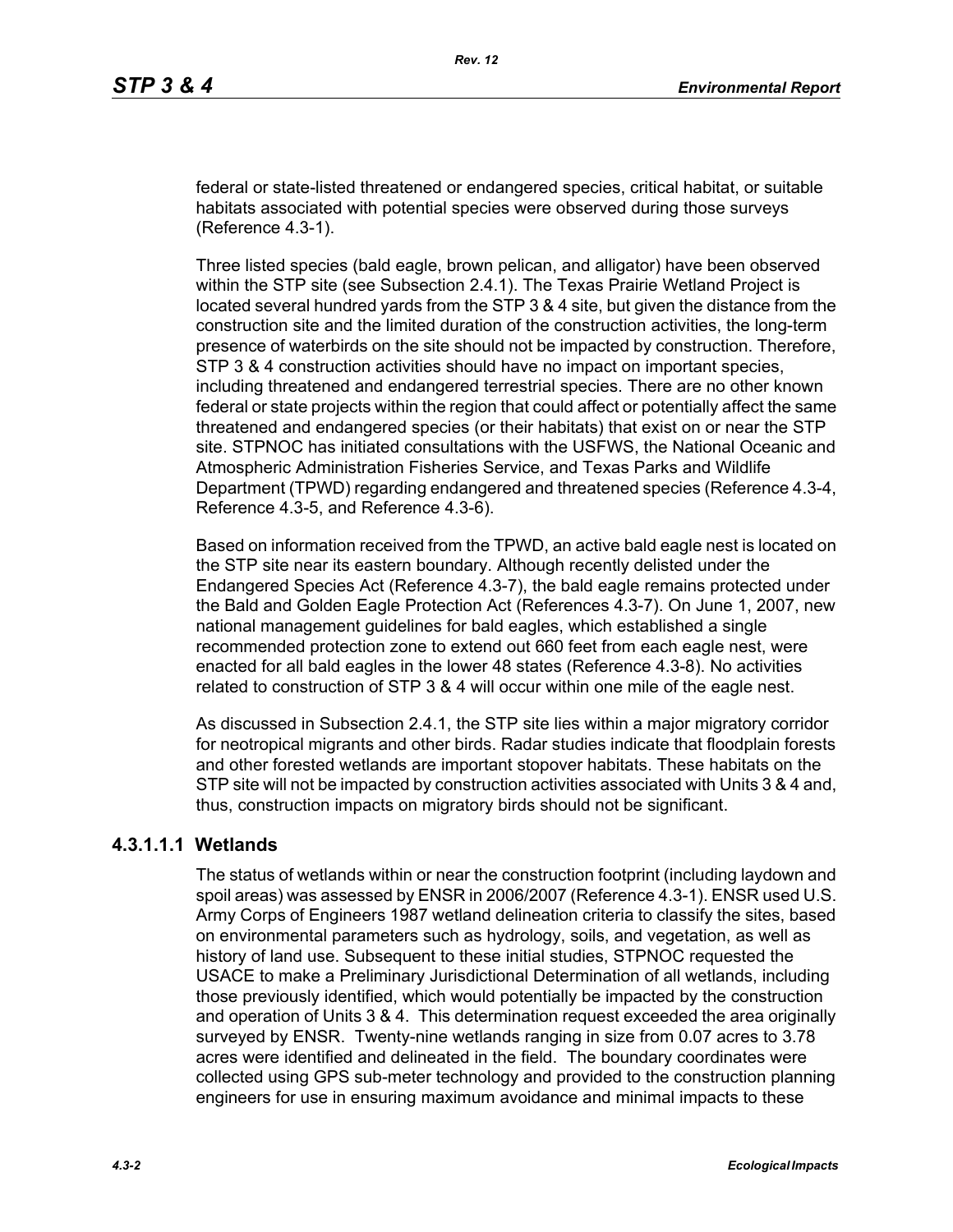sensitive sites. Each of these 29 sites will be avoided during the construction phase, thus limiting direct impacts (see Figure 3.9S-1).

Several surface water and storm water drainage ditches are likely to be impacted and/or filled during construction. The east-west drainage ditch (Figure 2.4-3) in the power block footprint is approximately 8 to 10 feet wide, and approximately 4 to 5 feet deep, although the water is normally restricted to a more narrow channel (approximately 2 to 4 feet wide) approximately 1 to 2 feet deep. This ditch has several perpendicular ditches draining into it from the industrial land between the ditch and the berm. Portions of the ditch margins are mowed to the water level, other portions are vegetated with small shrubs (primarily sea myrtle) and semiaquatic grasses/rushes. This ditch will be relocated 650–700 feet north of its present position, just north of the new power block, and should impact only approximately 7 acres of scrub/shrub habitat and less than 0.5 acres of maintained/disturbed land.

Another man-made ditch within the construction area is Little Robbins Slough (Figure 2.4-1). Its upstream reaches are found in the proposed borrow and spoils area, and it then flows south past the western edge of the Main Cooling Reservoir (MCR) toward the marsh. This slough was relocated to its present location during STP 1 & 2 construction in the late 1970s to replace the drainage function of the original slough that was filled to create the MCR (Reference 4.3-2). STP is committed to employing best construction management practices (see Subsection 3.9S.2) to reduce the amount of construction-area erosion and limit the sediment entering the site drainages, such as Little Robbins Slough, thus minimizing downstream sedimentation effects on flora and fauna. Aside from Little Robbins Slough, other storm water and surface water ditches created on historically upland habitat were routinely maintained and thus were not considered jurisdictional waters (Reference 4.3-1).

#### **4.3.1.1.2 Other Construction Impacts**

Noise is another potential construction-related activity that could impact wildlife at the proposed STP 3 & 4 construction site. Although noise levels in construction areas can be high (up to 100 dBA at 100 feet from sources of noise) and of varying duration, these high local noise levels would not be expected to propagate far beyond the boundaries of the construction site (Reference 4.3-9). Table 3.9S-2 shows the rapid attenuation of construction noise over relatively short distances. For example, at 400 feet from the source of 100 dBA construction noise, noise levels have generally dropped to 60–80 dBA, below levels known to startle small mammals and waterfowl (Reference 4.3-9). Even with this attenuation, some displacement of local small mammals and birds due to noise is expected during construction activities. This displacement may be permanent for some species and temporary for others. These impacts are considered SMALL, generally short-term, localized, and not ecologically significant.

Avian mortality because of collisions with man-made structures is sometimes a concern with very tall structures, although it varies relative to species characteristics such as size, flight behavior, and habitat use, and other characteristics including weather, landscape features, and size/type of equipment/structures (Reference 4.3- 10). While poor conditions occasionally result in major bird kills, such mortalities are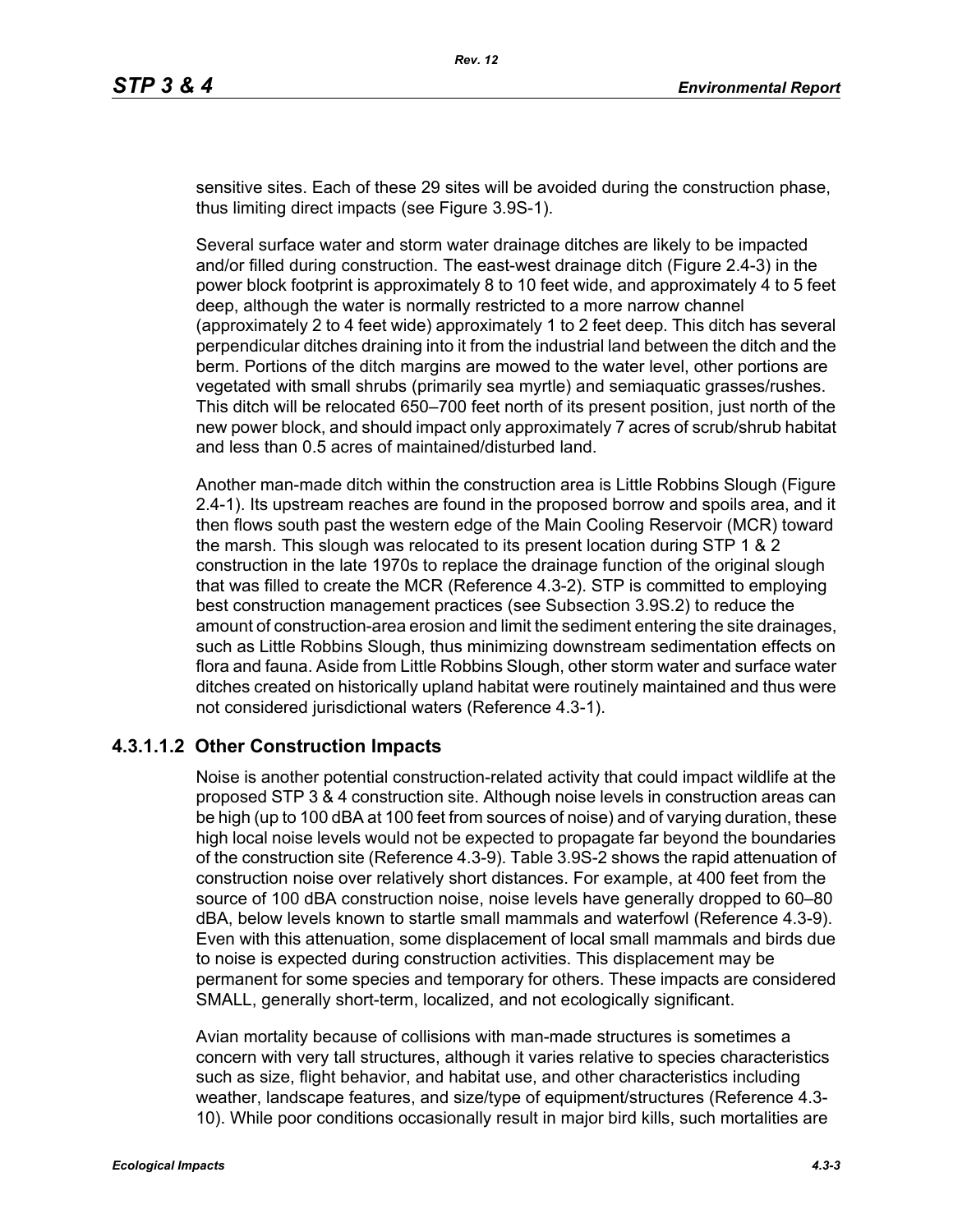not thought to significantly impact common/abundant bird species. STP 1 & 2 have not experienced any such major bird kills. The proposed facilities are similar to existing STP facilities and there should be little additional impact. Avian collisions during STP Units 3 & 4 construction should be negligible and these impacts SMALL.

Light Pollution during facility construction and operation can disorient flying birds and bats. To the extent possible, at night, unnecessary lights will be turned off, lights will be directed downward or hooded, and lower-powered lights will be used to minimize impacts on wildlife. Given these suggested mitigation techniques and the sparseness of wildlife populations is the construction areas, impacts of lights are considered SMALL.

### **4.3.1.1.3 Transmission Corridors**

As discussed in Subsection 2.2.2, there are no new transmission corridors for STP 3 & 4; however, some upgrading of transmission line conductors would be necessary on one 20-mile long right-of-way. There would be small ecological impacts associated with noise/movement of construction equipment and workers involved in changing out conductors and installing replacement towers. This kind of work normally involves a crew with several flatbed "conductor trucks" (carrying large cable spools) and large bucket trucks. A variety of birds, small mammals, and larger mammals (white-tailed deer) could be disturbed by this activity, but the impact of this disturbance in most circumstances would be minor—animals moving away or avoiding the area for several days while crews are working. Many of the STP-associated transmission lines traverse mostly agricultural lands (Reference 4.3-11), thus there would be few animals using the corridors for activities other than foraging or possibly resting. Nesting of some ground-nesting birds (e.g., Northern bobwhite, wild turkeys, meadowlark, horned lark, killdeer) in adjacent habitats could be disrupted temporarily if these species are present and if the work is carried out during the spring/early summer nesting period. If work is carried out in the non-nesting periods, impacts to birds will be SMALL and negligible.

#### **4.3.1.2 Summary**

In summary, construction will result in the loss of approximately 170 acres of some common habitats for local wildlife, although the impacts cannot be quantitatively assessed because population data for species on and near the STP site are not available. Construction activities should not reduce local biodiversity or impact threatened or endangered species. Potential impacts of construction noise and bird collisions during construction should be negligible. Therefore, construction-related impacts to terrestrial resources are considered SMALL.

#### **4.3.2 Aquatic Ecosystems – Construction Impacts**

Section 3.9S includes a footprint of the proposed construction area, a description of construction methods, and a proposed construction schedule.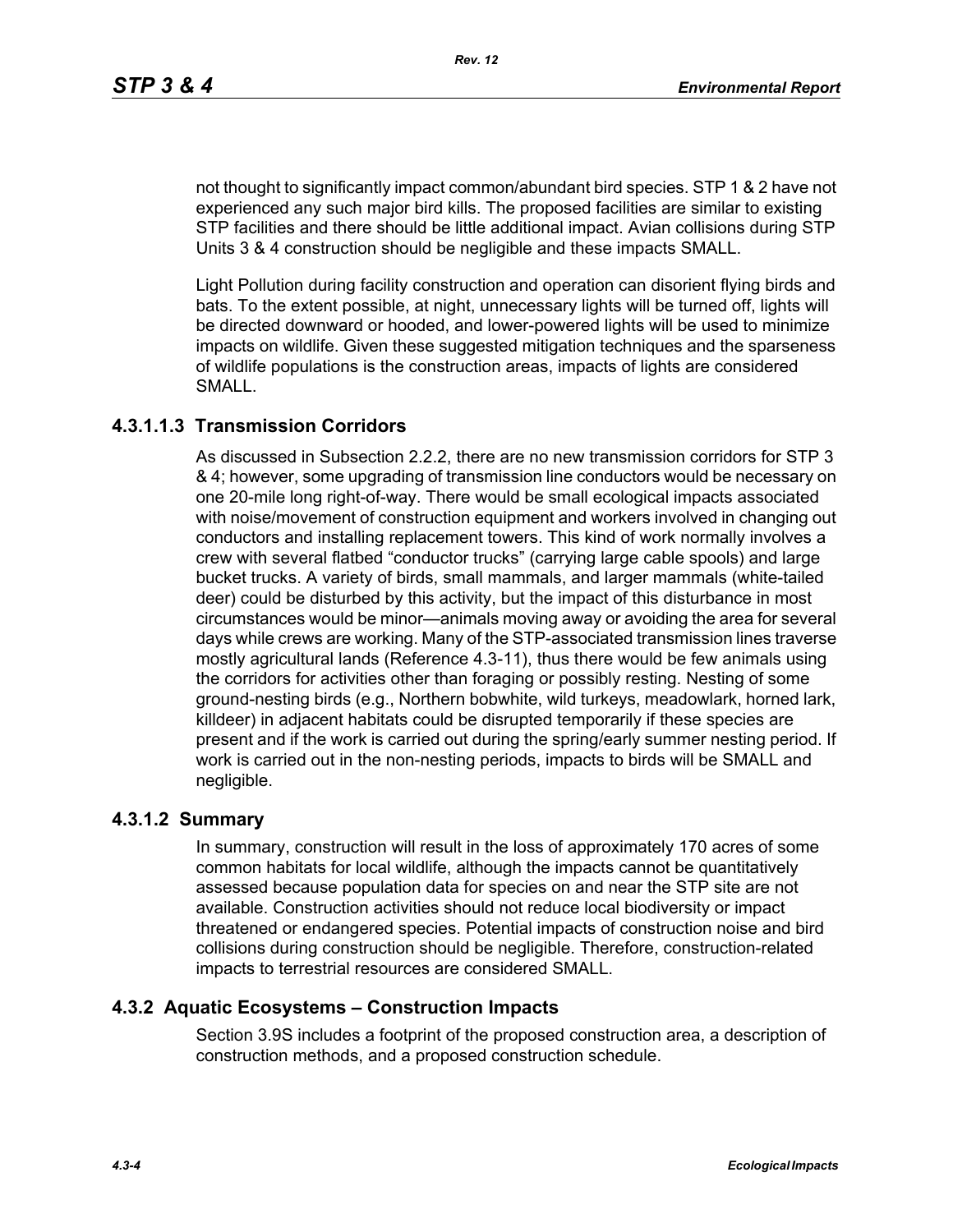## **4.3.2.1 Impacts to Impoundments and Streams**

Construction impacts on aquatic habitats in the immediate area, which range from temporary disturbance to permanent loss, are described in this section. As discussed in Subsection 4.2.1, the following surface water bodies are on or near the site:

- **EXALLET A** Little Robbins Slough, which drains into a coastal marsh north of Matagorda Bay
- **Drainage areas associated with two unnamed sloughs**
- **Main Cooling Reservoir (7000 acres)**
- **Essential Cooling Pond (47 acres)**
- Kelly Lake (34.4 acres) and the slough that feeds it

Numerous drainage ditches are also likely to be disturbed by construction activities.

As discussed in Subsection 3.9S.3.10, a permanent sheet pile cofferdam will be installed on the east and west side of the north separation dike of the MCR to facilitate construction of the new intake and pumphouse for STP 3 & 4, while a temporary cofferdam will be erected on the interior of the MCR embankment to facilitate installation of the discharge structure. Installation of these cofferdams and associated dewatering systems would allow earth-moving and construction equipment to operate on dry ground, which is more efficient than working "blind" from shore or barge. This also provides the added benefit of reducing the potential for erosion and sedimentation. Sediment and soil removed would be transported to an onsite spoils area in an upland area in the southwest portion of the site, preventing this material from moving into site wetlands and watercourses. The areas up-slope and adjacent to the new circulating water intake/discharge construction area will be stabilized with erosioncontrol devices appropriate to soil type and terrain to ensure that soil loosened by heavy equipment is not carried into the MCR with storm water runoff. When construction has been completed, the disturbed areas will either be rip-rapped or seeded with a mixture of grasses and legumes to establish a perennial vegetative cover and prevent erosion. Although best construction management practices will be employed during construction of the cofferdams and intake/discharge structures, some erosion and sedimentation is to be expected in the immediate area of construction during the construction period. Suspended sediment can interfere with respiration and feeding of benthic macroinvertebrates and fish, while deposited sediment can smother benthic organisms and degrade fish spawning areas. However, some benthic organisms and most juvenile and adult fish are able to leave areas with high sediment loads and move to areas offering better water quality.

The aquatic species that occur on site are ubiquitous, common, and easily located in nearby waters, as described in Subsection 2.4.2. The 1975 Final Environmental Statement (FES-CP) (Reference 4.3-12, pages 4–7) listed species common in wetlands near the site, including the grass shrimp (*Palaemonetes kadiakensis*), crayfish (several genera occur in the area) (Reference 4.3-13), blue crab (*Callinectes sapidus*), red shiner (*Cyprinella lutrensis*), mosquitofish (*Gambusia affinis*), silverband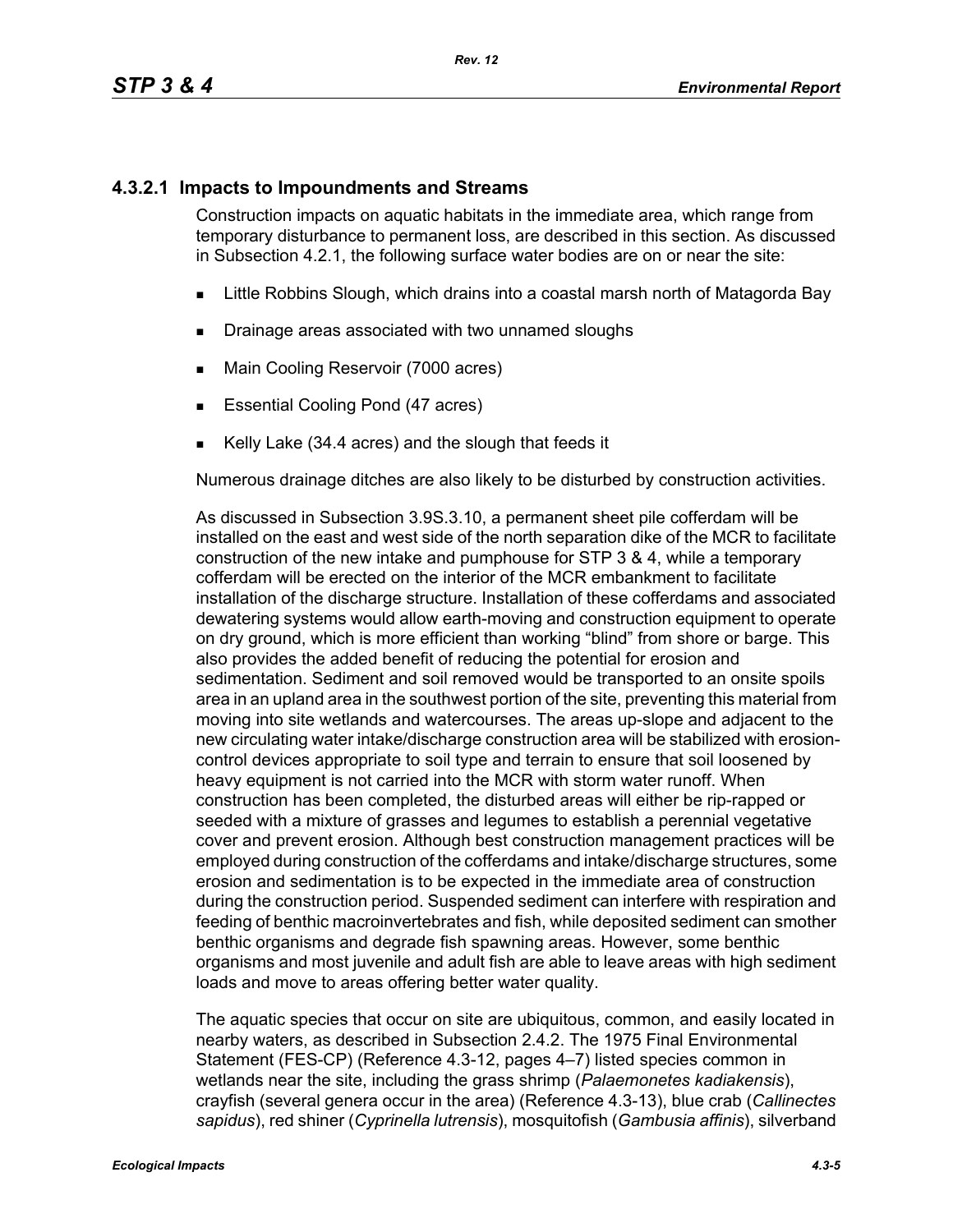shiner (*Notropis shumardi*), sailfin molly (*Poecilia latipinna*), green sunfish (*Lepomis cyanellus*), warmouth (*Lepomis gulosus*), bluegill (*Lepomis macrochirus*), white crappie (*Pomoxis annularis*), tidewater silverside (*Menidia peninsulae*), striped mullet (*Mugil cephalus*), and several species of killifish (Family Cyprinodontidae, likely *Lucania* sp. and *Fundulus* spp.). A survey of the STP 1 & 2 Essential Cooling Pond in 2002 yielded two fish species: the sailfin molly and the sheepshead minnow (*Cyprinodon variegatus*) (Reference 4.3-14). In May 2007, STPNOC commissioned a rapid bioassessment of the 1500-meter-long drainage ditch that crosses the area slated for construction (Reference 4.3-15). The bioassessment was intended to characterize the water quality and fish community of the ditch before its relocation, supporting the assessment of construction impacts. Fish collections from the STP ditch system were dominated by mosquitofish, sunfish (largemouth bass and three common *Lepomids*), sailfin molly, and sheepshead minnow. Most of these common species tend to be tolerant of salinity and temperature fluctuations, and are ubiquitous in coastal wetlands along the Gulf Coast (see Subsection 2.4.2).

In addition to the crustaceans (shrimp, crayfish, and crab) mentioned above, important aquatic invertebrate species in the wetland include the juvenile stages of flying insects. Although the wetland areas themselves are considered a sensitive and valuable resource, the particular wetlands that would be impacted on site are not substantively distinguishable from other wetland acreage in the vicinity, as discussed in Subsection 4.3.1. The 1975 FES-CP (Reference 4.3-12) indicated that the rerouting of Little Robbins Slough would cause declines in several insect populations, including midges, beetles, mayflies, biting midges, dragonflies, and damselflies. Potential impacts were considered acceptable because these ubiquitous species readily recolonize available surface waters, and so would not be lost to the area.

Several other drainages and impoundments at the site may be moderately impacted during construction. Proposed construction activities that could potentially affect onsite water bodies are described in Section 4.2. It is possible, and even likely, that some sediment would be deposited in the onsite wetlands, impoundments, and channels, with rainfall runoff during and immediately following construction. Best construction management practices would reduce the amount of erosion and sedimentation associated with construction, however, and would limit impacts to aquatic communities in down-gradient water bodies. Although unlikely, it is also possible that excavated soil placed in the proposed spoils and overflow storage area would be disturbed and move with storm water runoff into streams on site. Details of potential impacts are given in Subsection 4.2.1 and summarized here:

- **Increased runoff from approximately 111 acres of impervious surfaces for new** buildings (reactor containment building, turbine building), structures (e.g., switchyard, cooling towers), and parking lots.
- **Increased sediment loads into onsite drainages and sloughs resulting from land** clearing and disturbances for constructing infrastructure such as roads and storm water drainage systems, and disturbance of currently vegetated areas for construction laydown areas, concrete batch plants, sand/soil/gravel stockpiles, and construction-phase parking area.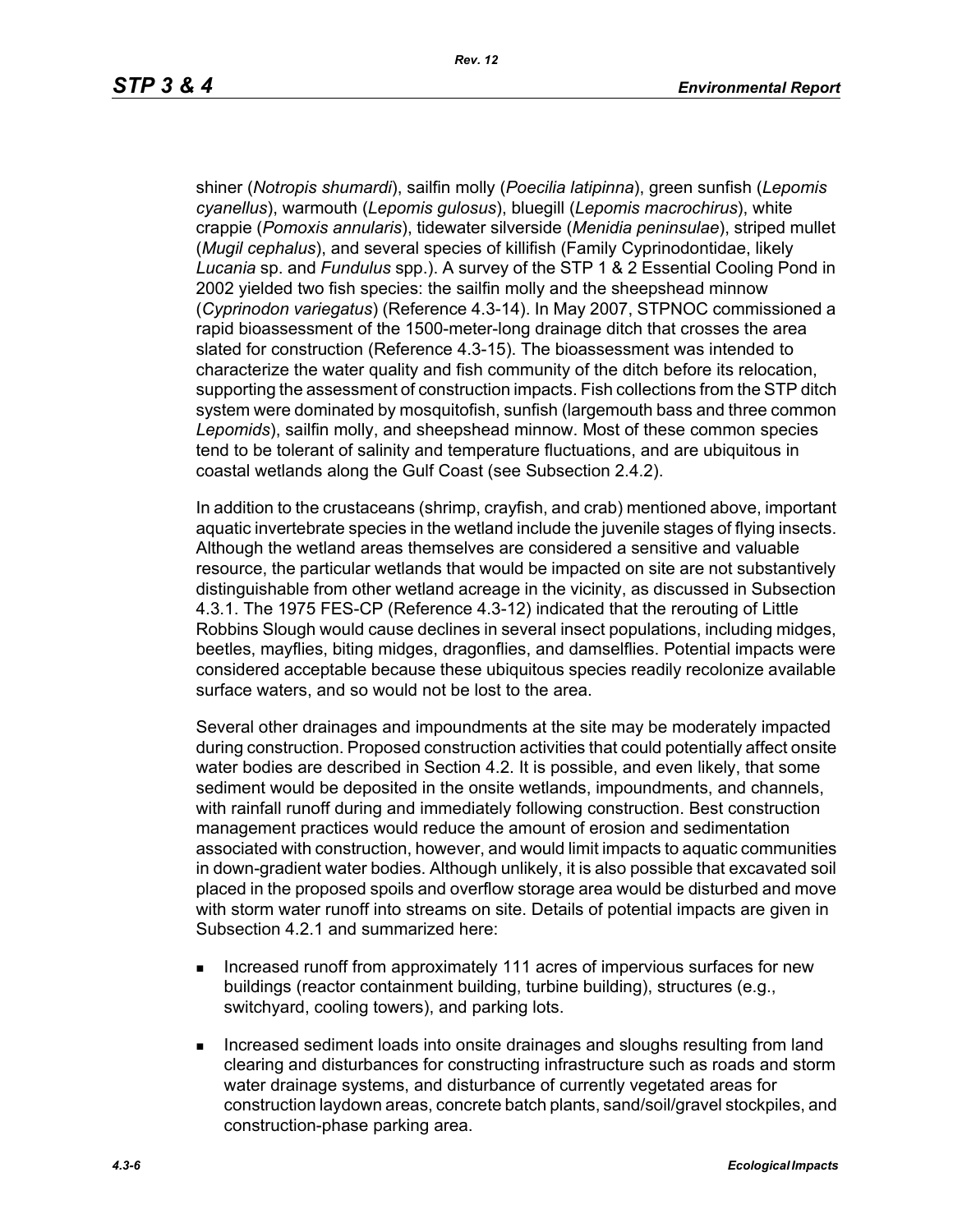Filling of one small, isolated, non-jurisdictional wetland contained in the footprint of the cooling towers.

During construction, effects to aquatic ecosystems may result from sedimentation (because of erosion of surface soil) and, to a lesser extent, spills of petroleum products. A recent report on human impacts to stream water quality listed siltation as the primary cause of stream degradation by a wide margin (Reference 4.3-16). In a nationwide survey by the USFWS on impacts to stream fisheries, sedimentation was named the most important factor (Reference 4.3-16).

Three major groups of aquatic organisms are typically affected by the deposition of sediment in streams: (1) aquatic plants, (2) benthic macroinvertebrates, and (3) fish. The effects of excess sediment in streams, including sediment generated by construction activities, are influenced by particle size. Finer particles may remain suspended, blocking the light needed for photosynthesis, and initiating a cascade of effects following from damage to primary producers. Turbidity associated with suspended sediments may reduce photosynthetic activity in both periphyton and rooted aquatic plants. Suspended particles may also interfere with respiration in invertebrates and newly hatched fish, or reduce their feeding efficiency by lowering visibility. Slightly larger particles fall out of suspension to the substrate, where they can smother eggs and developing fry, fill interstitial gaps, or degrade the quality of spawning grounds. As the gaps in the substrate are filled, habitat quality is decreased for desirable invertebrates such as Ephemeroptera, Plecoptera, and Trichoptera, and less desirable oligochaetes and chironomids become dominant. Such changes in the benthic community assemblage result in a loss of fish forage, and a subsequent reduction in fish populations (Reference 4.3-16).

Construction sites are known to contribute to erosion, which can then lead to sedimentation in streams. In addition to road construction, which contributes significantly to sedimentation, construction-related activities such as excavation, grading for drainage during and after construction, temporary storage of soil piles, and use of heavy machinery all disturb vegetation and expose soil to erosive forces. Reducing the length of time that disturbed soil is exposed to the weather is one of the most effective ways of controlling excess erosion and sedimentation (Reference 4.3- 16).

The construction contractor will avoid or minimize construction impacts to water resources through best management practices and good construction engineering practices such as storm water retention basins and silt screens. A Storm Water Pollution Prevention Plan (SWPPP) that specifies methods for control of erosion and sedimentation will be prepared before construction in accordance with guidelines provided by the Texas Commission of Environmental Quality (Reference 4.3-17).

Preventing onsite erosion by covering disturbed areas is a preferred method of controlling sedimentation. When erosion cannot be prevented entirely, intercepting and retaining sediment before it reaches a stream is a high priority (Reference 4.3-15). For example, new retention ponds and connecting drainage ditches would collect surface water runoff from the construction area, as described in Subsection 4.2.1.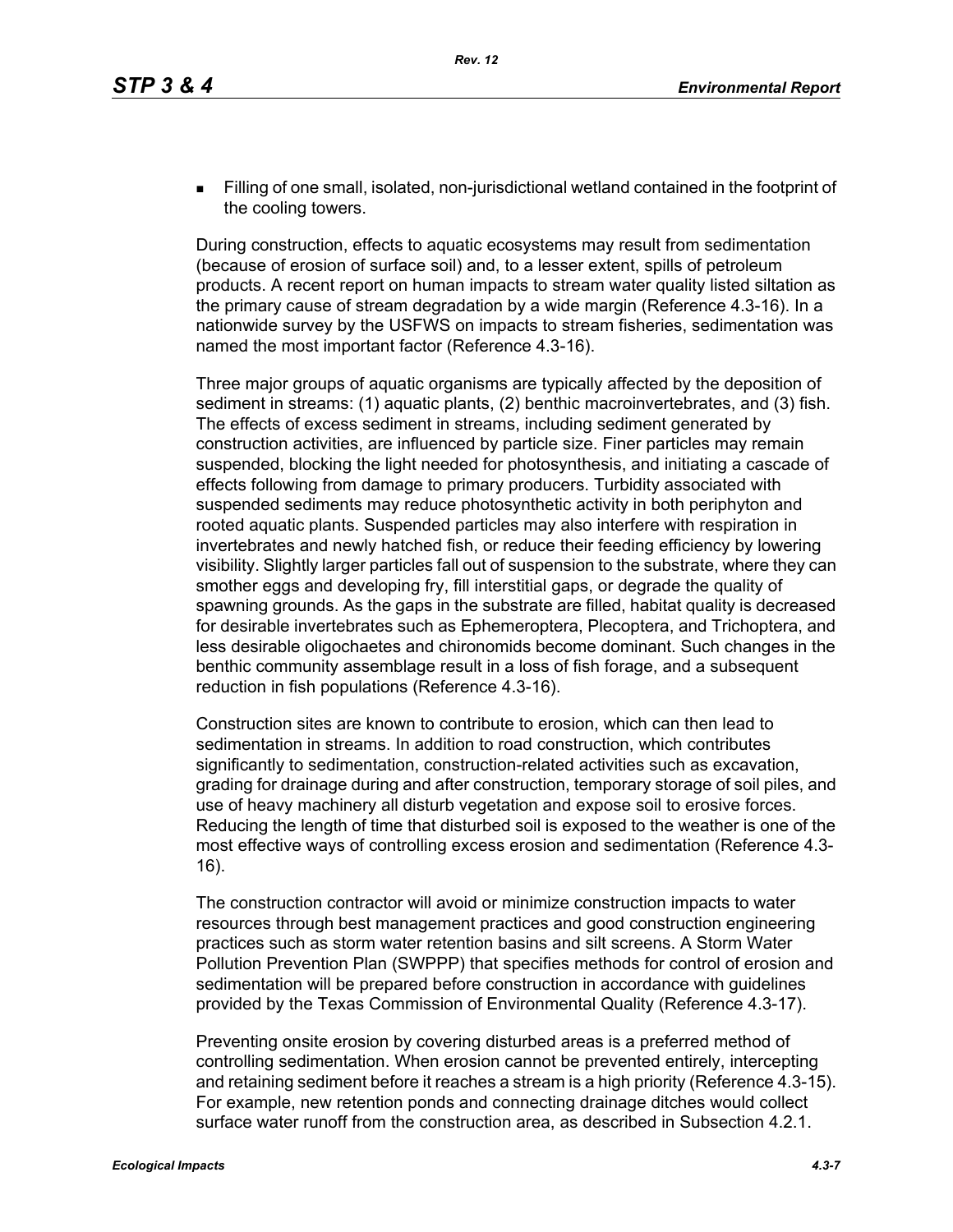Sediment carried in the water from construction and dewatering activities would be trapped in the ditches and ponds rather than carried to the point of discharge, thereby reducing the sediment load in receiving waters.

Any small spills of construction-related fluids, such as petroleum products, would be mitigated according to a Spill Contingency and Control Plan developed for construction activities.

No significant impacts to Little Robbins Slough or to the coastal marsh at its terminus at Matagorda Bay are expected. Construction of STP 3 & 4 will not require any alteration of Little Robbins Slough, and would not affect any rare or specially protected aquatic species in the man-made channel or in the coastal marshes of Matagorda Bay, as none occur there (Reference 4.3-12). Temporary, minimal sedimentation is possible, as discussed above.

Construction activities will not affect Kelly Lake, which is protected from sedimentation and surface runoff by a large drainage ditch.

#### **4.3.2.2 Impacts to Colorado River and Matagorda Bay**

As described in Subsection 4.2.1, no significant sedimentation or runoff into the Colorado River is expected from construction of the STP 3 & 4 generating facilities and associated infrastructure. The construction area is more than two miles from the river, and surface runoff would be channeled away from the river. Construction activities at the Reservoir Makeup Pumping Facility (RMPF) and Spillway and Blowdown Facilities (includes spillway discharge channel and blowdown pipeline) would be limited to installing new pumps in the existing bays at the RMPF.

STPNOC anticipates that some dredging will be required to prepare the existing barge slip for vessels transporting large components such as reactor vessels and steam generators to the STP site. Dredging for the barge slip would increase turbidity and siltation downstream of the barge slip area, which could affect spawning beds of freshwater fish species that spawn in shallows (e.g., sunfishes, some Notropids) or spawn in holes (e.g., catfish) in the immediate vicinity of the landing. Any impacts would occur over a relatively brief period (one spawning season) and would not produce long-term or lasting impacts. During construction of the existing barge slip, which involved removal of 50,000 cubic yards of earth along the west bank of the Colorado River, sheet piling was erected around the construction area to reduce soil erosion and limit downstream increases in turbidity and siltation. Similar measures could be employed to limit the effect of siltation associated with dredging. Less than one acre of benthic habitat and associated resident biota was believed destroyed by construction of the existing barge slip (Reference 4.3-12).

No threatened or endangered species are expected to be affected by the proposed construction. As part of the review of the original license application for STP 1 & 2, the USFWS provided a Section 7 consultation, under the Endangered Species Act Amendments of 1978 (PL 95-632), stating that no endangered or threatened aquatic species occurred near the site (Reference 4.3-11). However, a single blue sucker was captured in a gill net at a Colorado River sampling station 1.5 miles upstream of the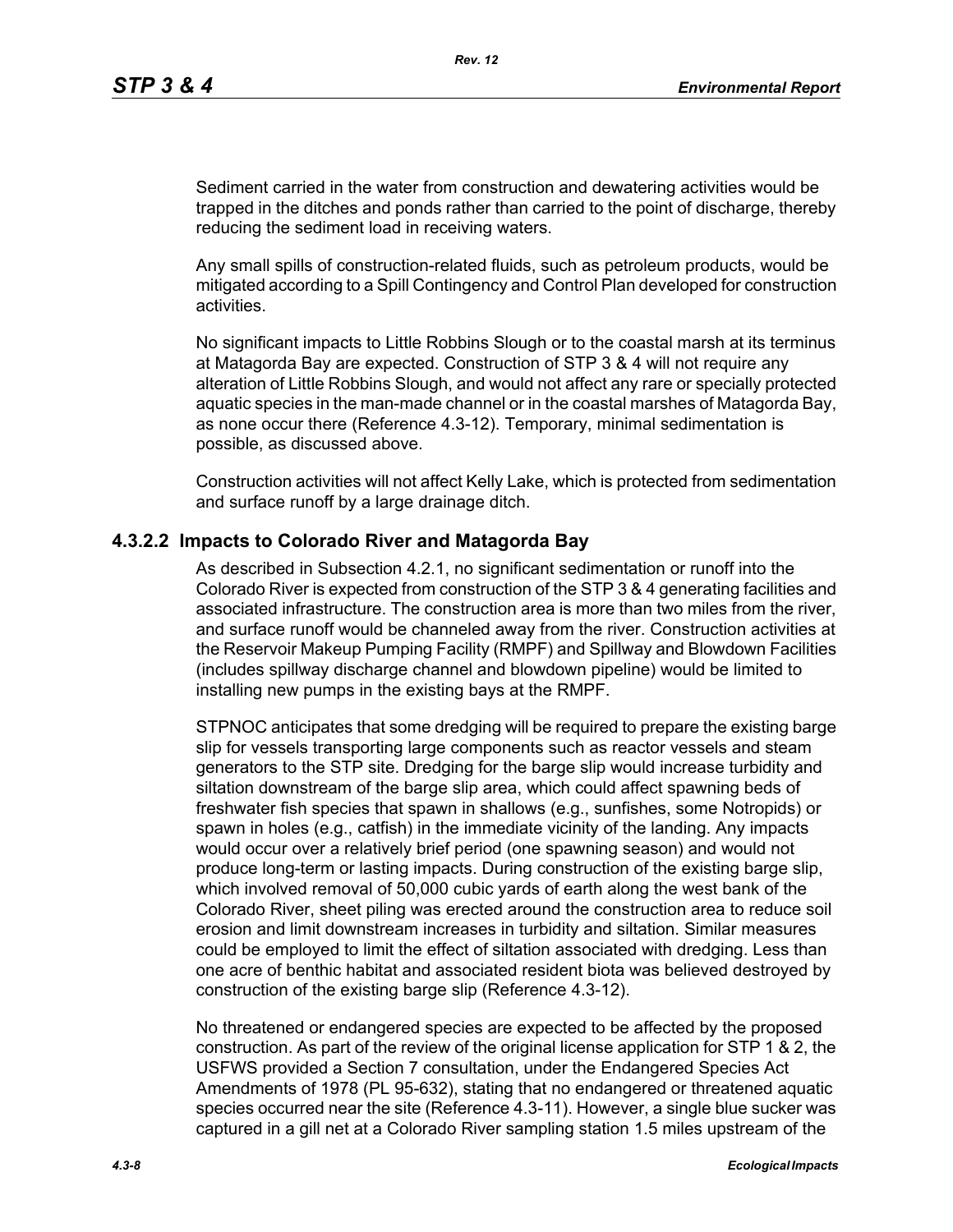STP site by biologists conducting preoperational surveys of the lower Colorado River in 1973 (Reference 4.3-2). The blue sucker is currently listed as Threatened by TPWD (Reference 4.3-18), but was not listed by the state at the time of capture in 1973. This species, which is found in large, unpolluted rivers with strong currents and firm (often gravel or rock) substrates (Reference 4.3-19, Reference 4.3-20, Reference 4.3-21), is known to exist in small numbers in segments of the Colorado River well upstream of the plant (Reference 4.3-22), but should not be affected by the proposed construction.

The assemblage of aquatic species present in the Colorado River near the project area varies throughout the year due to spawning and migration patterns of individual fish and invertebrate species, as described in Subsection 2.4.2. Interannual variability is also high, mediated by precipitation throughout the drainage basin (Reference 4.3-12).

The season of the year in which construction occurs would determine which specific aquatic resources within Matagorda Bay may be affected. However, because the area to be disturbed is small and in a protected near shore area that is already dedicated to intake functions, the overall impact on aquatic species is expected to be SMALL and temporary.

#### **4.3.2.3 Transmission Corridors**

No incremental effect on aquatic resources within the transmission corridors is expected to result from construction or operation of STP 3 & 4.

#### **4.3.2.4 Summary**

Construction activities that may cause erosion that could lead to harmful deposition in aquatic water bodies would be (1) of relatively short duration, (2) permitted and overseen by state and federal regulators (Reference 4.3-16), and (3) guided by an approved SWPPP. Some wetland habitats occur within the area expected to be affected by construction activities; however, no important aquatic species are expected to be affected. Impacts to aquatic communities from construction would be SMALL and temporary, and would not warrant mitigation.

# **4.3.3 References**

- 4.3-1 "Ecological Survey Report Unit 3 and 4 Licensing Project, South Texas Project Electric Generating Station," ENSR Corporation, Prepared for STP Nuclear Operating Company by ENSR Corporation, Houston, Texas, Wadsworth, Texas, Document No. 10720-008, March 2007.
- 4.3-2 "South Texas Project, Units 1 and 2, Environmental Report," HL&PC (Houston Lighting and Power Company) 1974, Docket Nos. 50-498 and 50- 499, July 1, 1974, and subsequent amendments.
- 4.3-3 "Environmental Standard Review Plan: Standard Review Plans for Environmental Reviews for Nuclear Power Plants," NRC 1999. NUREG-1555, Office of Nuclear Reactor Regulation, Washington, D.C., October.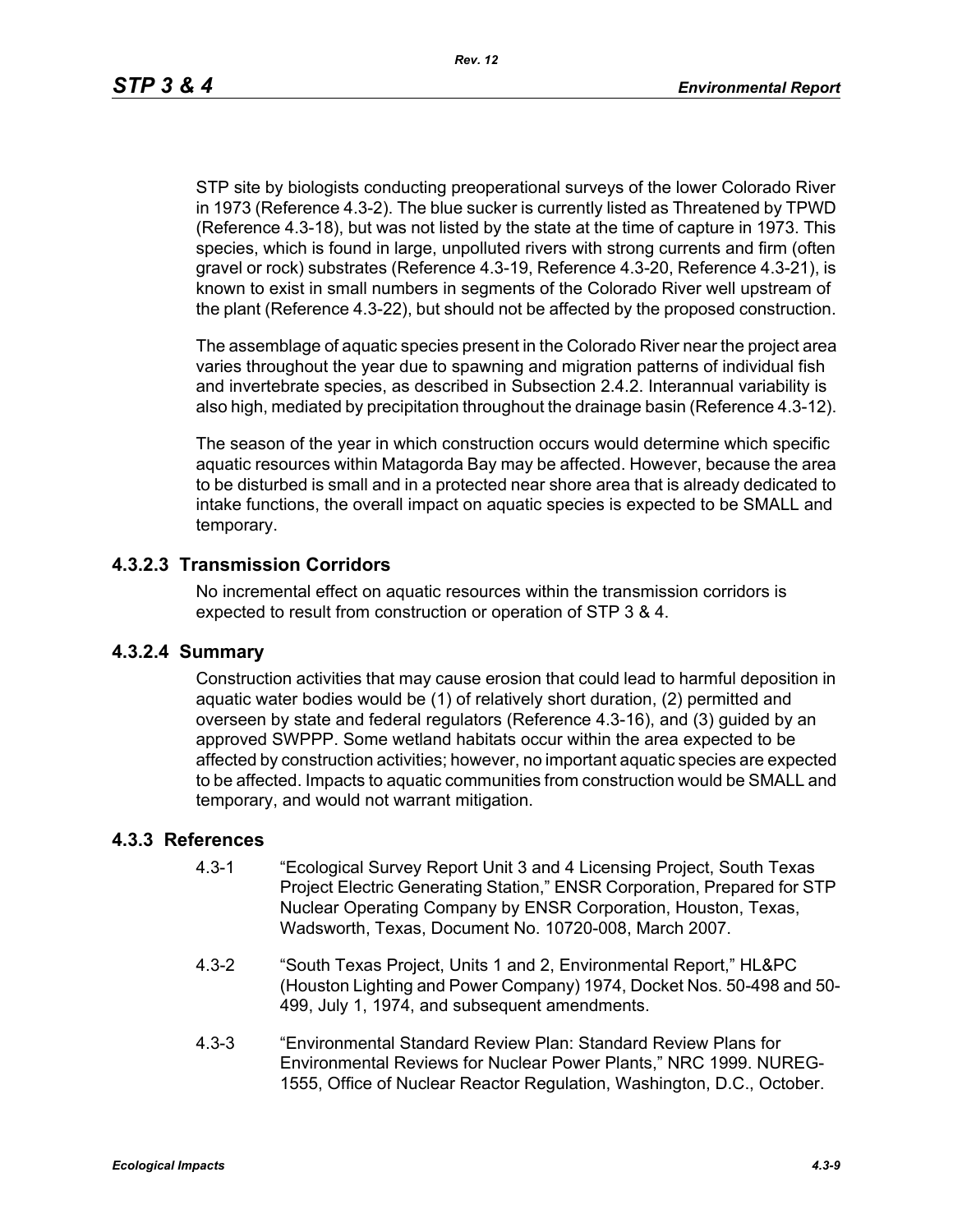- 4.3-4 Letter with enclosures to Ms. Moni Devora Belton, U.S. Fish and Wildlife Service, Houston, Texas, received from Ms. Sandra L. Dannhardt, Environmental Supervisor, South Texas Project. RE. Threatened and endangered species consultation, STPEGS Units 3 and 4 Licensing Project, Matagorda County, Texas. STI No. 32111260, January, 23, 2007.
- 4.3-5 Letter with enclosures to Mr. Rusty Stafford, National Oceanic and Atmospheric Administration, Galveston, Texas, received from Ms. Sandra L. Dannhardt, Environmental Supervisor, South Texas Project. RE. Threatened and endangered species consultation, STPEGS Units 3 and 4 Licensing Project, Matagorda County, Texas. STI No. 32111261, January, 23, 2007.
- 4.3-6 Letter with enclosures to Ms. Celeste Brancel, Texas Parks and Wildlife Department, Environmental Review Coordinator, Austin, Texas, received from Ms. Sandra L. Dannhardt, Environmental Supervisor, South Texas Project. RE. Threatened and endangered species consultation, STPEGS Units 3 and 4 Licensing Project, Matagorda County, Texas. STI No. 32111259, January 23, 2007.
- 4.3-7 "Endangered and Threatened Wildlife and Plants: Removing the Bald Eagle in the Lower 48 States from the List of Endangered and Threatened Wildlife, Final Rule." USFWS, Federal Register 72(130):37345-37372, 2007.
- 4.3-8 "National Bald Eagle Management Guidelines," USFWS, 2007. Available at http://www.fws.gov/migratorybirds/issues/BaldEagle/Mgmt.Guidelines.200 7.pdf.
- 4.3-9 "Environmental Impact Data Book," Golden 1980. Golden J., R. P. Ouellete, S. Saari, and P.N. Cheremisinoff, Ann Arbor Science Publishers, Ann Arbor, Michigan.
- 4.3-10 "Avian Collisions with Utility Structures: Biological Perspectives," Brown, W. M. 1993. Pp. 12-1 – 12-13 in Proceedings: Avian Interactions with Utility Structures, International Workshop. EPRI TR-103268, Electric Power Research Institute, Palo Alto, California.
- 4.3-11 "Final Environmental Statement Related to the Operation of South Texas Project, Units 1 and 2," NRC Docket Nos. 50-498 and 50-499. Houston Lighting and Power Company, et al. Office of Nuclear Reactor Regulation, 1986.
- 4.3-12 "Final Environmental Statement Related to the Proposed South Texas Project Units 1 & 2," NRC, Office of Nuclear Reactor Regulation, Washington, D.C., March, 1975.